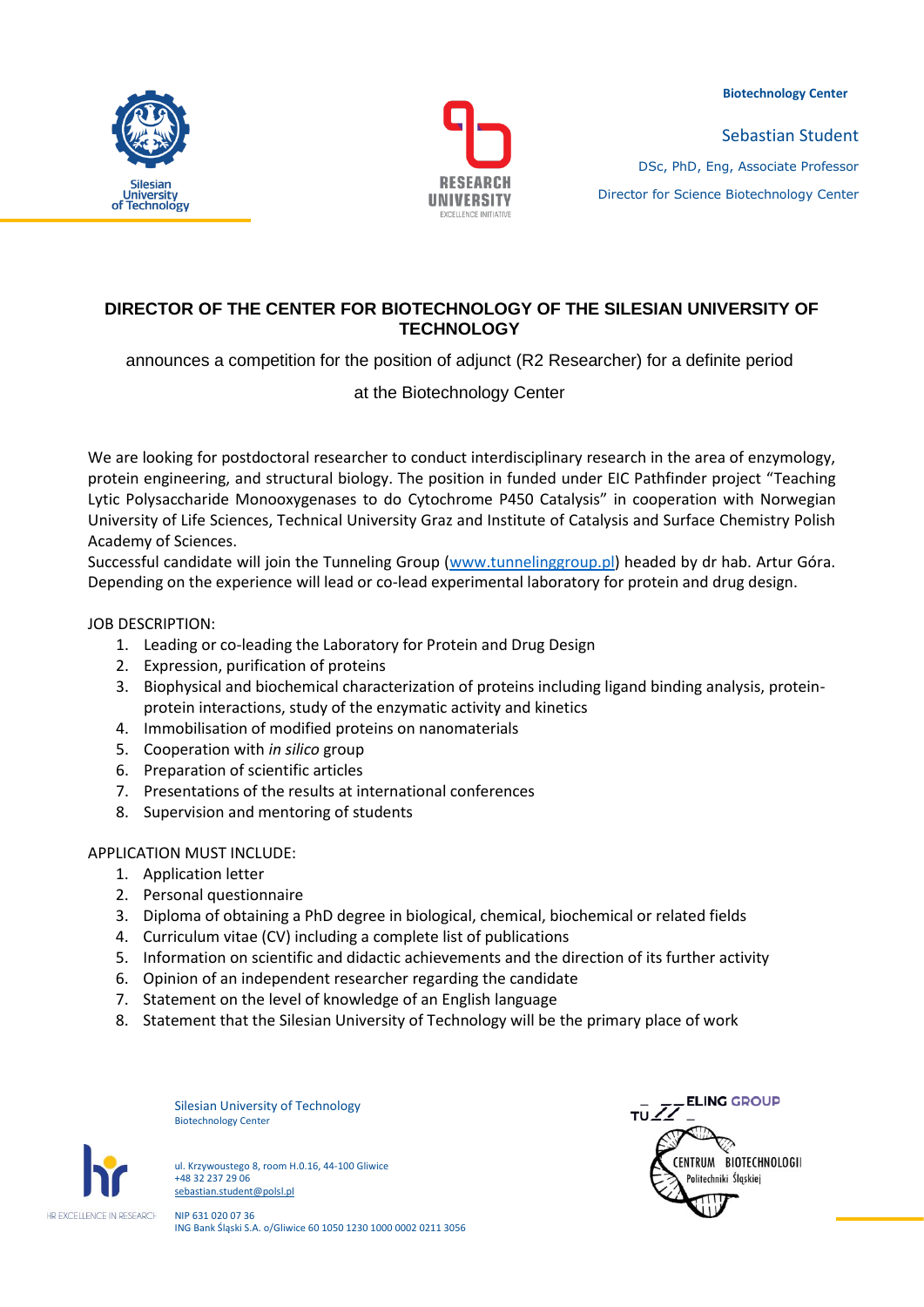#### **Biotechnology Center**





Sebastian Student DSc, PhD, Eng, Associate Professor

Director for Science Biotechnology Center

ADDITIONAL REQUIREMENTS Due to required starting date:

- 1. PhD diploma MUST be recognized in Poland (please visit:<https://nawa.gov.pl/en/recognition> for more information)
- 2. In the case of a candidate from outside the European Union recent working EU visa

# PROFIL OF CANDIDATE:

- 1. Recognised Researcher (R2)
- 2. Documented scientific achievements in international journals in the field of biophysics, molecular biology, structural biology and/or enzymology
- 3. Documented participation in international scientific conferences and research projects
- 4. Fluent English (minimum B2),
- 5. Knowledge of experimental techniques used in structural biology, proteins characterisation, binding affinity analysis, proteins stability analysis, enzymes activity assessment, purification and modification of proteins,
- 6. Knowledge of bioinformatics methods, experience in working with fungal or cell-free expression systems and knowledge of MST technique will be an additional advantage,
- 7. High motivation and enthusiasm for research, independence, good organizational skills

## WE OFFER:

- 1. Full-time employment under the fixed period employment contract for 1 years with the possibility to extend to 3 years in the research project EIC Pathfinder project "Teaching Lytic Polysaccharide Monooxygenases to do Cytochrome P450 Catalysis" led by dr hab. Artur Góra
- 2. International and multidisciplinary environment (microbiology, enzymology, entomology, organic chemistry, computational chemistry, bioinformatics, ecotoxicology)
- 3. Inspiring and friendly environment realising ambitious projects in the field of protein engineering, drug development, green chemistry and environmental protection
- 4. Attractive salary with additional pro-quality programmes
- 5. Opportunities for further carrier development

## SELECTED PUBLICATIONS:

*Drug Discovery Today* **2021**, doi: 10.1016/j.drudis.2021.05.017 *Bioinformatics* **2020**, 36(8), 2599-2601, doi:10.1093/bioinformatics/btz946 *Chem Rev* **2013**, 113, 5871–5923, doi:10.1021/cr300384w

> Silesian University of Technology Biotechnology Center



ul. Krzywoustego 8, room H.0.16, 44-100 Gliwice +48 32 237 29 06 sebastian.student@polsl.pl

NIP 631 020 07 36 ING Bank Śląski S.A. o/Gliwice 60 1050 1230 1000 0002 0211 3056